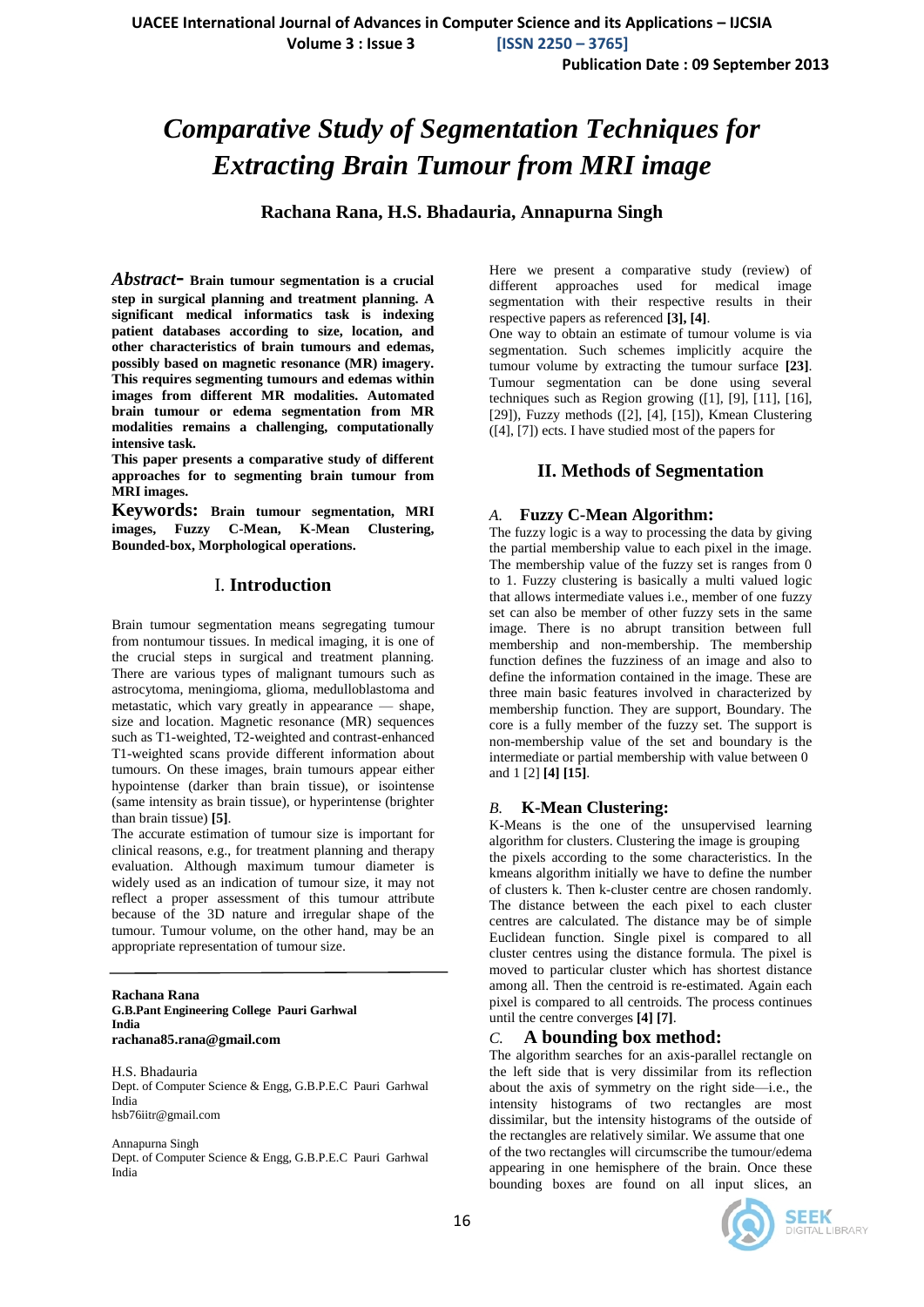unsupervised mean-shift clustering (MSC) uses the locations (centroids) of these bounding boxes to find the largest cluster of consecutive MR slices; FBB then outputs this volume, encoded as a set of slices with their bounding box regions **[3]**.

#### **III. Related work**

# *A.* **Fuzzy C-Mean Algorithm [4]:**

The fuzzy logic is a way to processing the data by giving the partial membership value to each pixel in the image. The membership value of the fuzzy set is ranges from 0 to 1. Fuzzy clustering is basically a multi valued logic that allows intermediate values i.e., member of one fuzzy set can also be member of other fuzzy sets in the same image. There is no abrupt transition between full membership and non-membership. The membership function defines the fuzziness of an image and also to define the information contained in the image. These are three main basic features involved in characterized by membership function. They are support, Boundary. The core is a fully member of the fuzzy set. The support is non-membership value of the set and boundary is the intermediate or partial membership with value between 0 and 1.

#### *A.* **The Fuzzy c-means Algorithm:**

#### **The algorithm contain following steps:**

**1.** Initialize  $M = [M_{ij}]$  matrix,  $M^{(0)}$ .

**2.** At k-step: calculate the centres vectors  $R^{(k)} = [R_j]$ With  $M^{(k)}$ 

$$
R_{j} = \frac{\sum_{i=1}^{N} X_{i} \cdot M^{m_{ij}}}{\sum_{i=1}^{N} M^{m_{ij}}}
$$

**3.** Update  $U^{(k)}$ ,  $U^{(k+1)}$ 

$$
M_{ij} = \frac{1}{\sum_{k=1}^{c} \left( \frac{\left\| X_i - C_j \right\|}{\left\| X_1 - C_j \right\|} \right)^{\frac{2}{m-1}}}
$$

**4.** if  $||M^{(k+1)} - M^{k}|| < \epsilon$  then STOP; otherwise return to step 2.

**m = any real number greater than 1,**  $M_{ij}$  = **degree of membership of**  $X_i$  **in the cluster j,**  $\mathbf{x}_i = \text{data measured in d-dimensional},$ **R<sup>j</sup> = d-dimension centre of the cluster,**  $\epsilon$  = termination value or constant between 0 and 1 **k = no of iteration steps.**

# *B.* **K-Mean Clustering [4]:**

K-Means is the one of the unsupervised learning algorithm for clusters. Clustering the image is grouping the pixels according to the some characteristics. In the kmeans algorithm initially we have to define the number

of clusters k. Then k-cluster centre are chosen randomly. The distance between the each pixel to each cluster centres are calculated. The distance may be of simple Euclidean function. Single pixel is compared to all cluster centres using the distance formula. The pixel is moved to particular cluster which has shortest distance among all. Then the centroid is re-estimated. Again each pixel is compared to all centroids. The process continuous until the centre converges.

#### **Algorithm of K-Mean Clustering:**

- **1.** Give the no of cluster value as k.
- **2.** Randomly choose the k cluster centres.
- **3.** Calculate mean or centre of the cluster.

**4.** Calculate the distance b/w each pixel to each cluster centre.

**5.** If the distance is near to the centre then move to that Cluster.

- **6.** Otherwise move to next cluster.
- **7.** Re-estimate the centre.
- **8.** Repeat the process until the centre doesn't move



**Figure 1: Flowchart of K-means Algorithm**

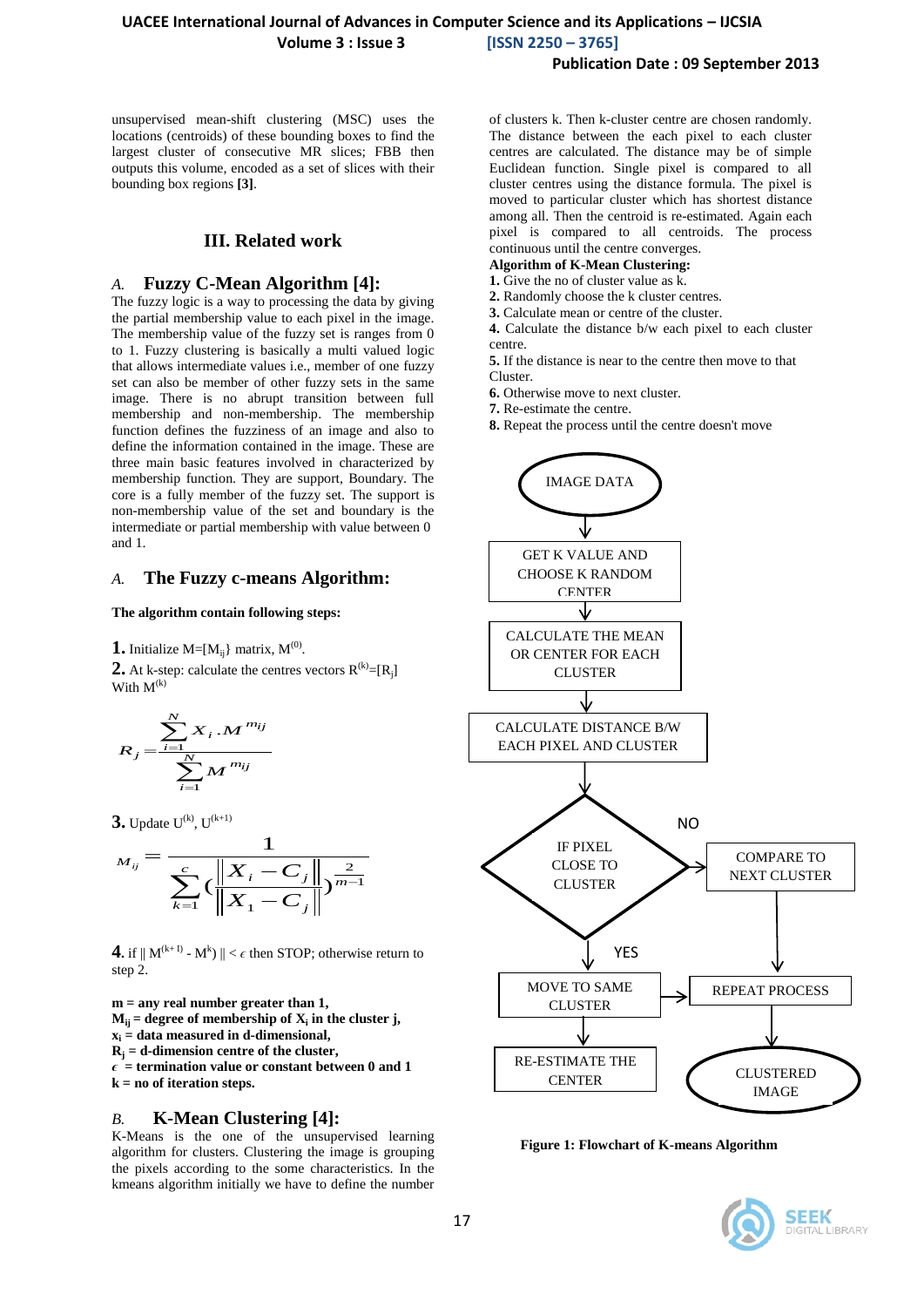## **UACEE International Journal of Advances in Computer Science and its Applications – IJCSIA**

 **Volume 3 : Issue 3 [ISSN 2250 – 3765]**

**Publication Date : 09 September 2013**

### *C.* **Bounding-box method [3]:**

Here present an automatic, fast, and approximate segmentation technique that avoids these problems by locating a "bounding box"—i.e., an axis-parallel rectangle, around the tumour or edema on an MR slices. We can then use this bounding box to answer subsequent queries that ask about tumour position and size (albeit with a response that is approximately correct).

The input to our algorithm, fast bounding box (FBB), is a set of MR slices belonging to a single patient study. The

output is a subset of slices that contain tumours or edemas, which are each labelled with an axis-parallel bounding box that circumscribes the tumour and edema region. We will see that different imaging modalities are good at identifying these regions: T1C for tumour and T2 for edema.

On each input MR slice (axial view), FBB first locates the left–right axis of symmetry of the brain. A tumour or edema, which is considered an abnormality in the brain, typically perturbs this symmetry.

#### **Fast bounding box algorithm:**

FBB operates in two sequential steps. First, the input set of 2D MR slices are processed individually, to find axisparallel rectangles (i.e., potential bounding boxes) in. Next, these bounding boxes are clustered to identify the ones that actually surround the tumour/edema.



**Figure 2: (a) Finding anomaly D from test image I using reference image R. (b) Energy Function plot.**



**Figure 3: Locating brain tumour by the FBB method.**

#### **IV. Results and Discussion**

#### *A.* **Fuzzy C-Mean Algorithm [4]:**

Fig. 4 is the output image for Fuzzy C-Means. It is mainly developed for the accurate prediction of tumour cells which are not predicted by K-means algorithm. It gives the accurate result for that compared to the KMeans.



**Figure 4: Output of Fuzzy C-Mean**



**Figure 5: Output image of Thresholding**

Fig.5 is the extracted tumour shape from the given image using the Fuzzy C- Means algorithm. The unpredicted tumour cells in the K-means algorithm can also be found using the Fuzzy C-Means algorithm.

#### *B.* **K-Mean Clustering Algorithm [4]:**



**Figure 6: Output image for pre-processing and kmeans for k=5**

Fig.6 is the MR image given as input to the preprocessing and K-means algorithm. Here 0.02% of salt and pepper noise is added and that has been removed using the median filter. The K-mean algorithm clusters the image according to some characteristics. Figure is the Output for K-Means algorithm with five clusters. At the fifth cluster the tumour is extracted.

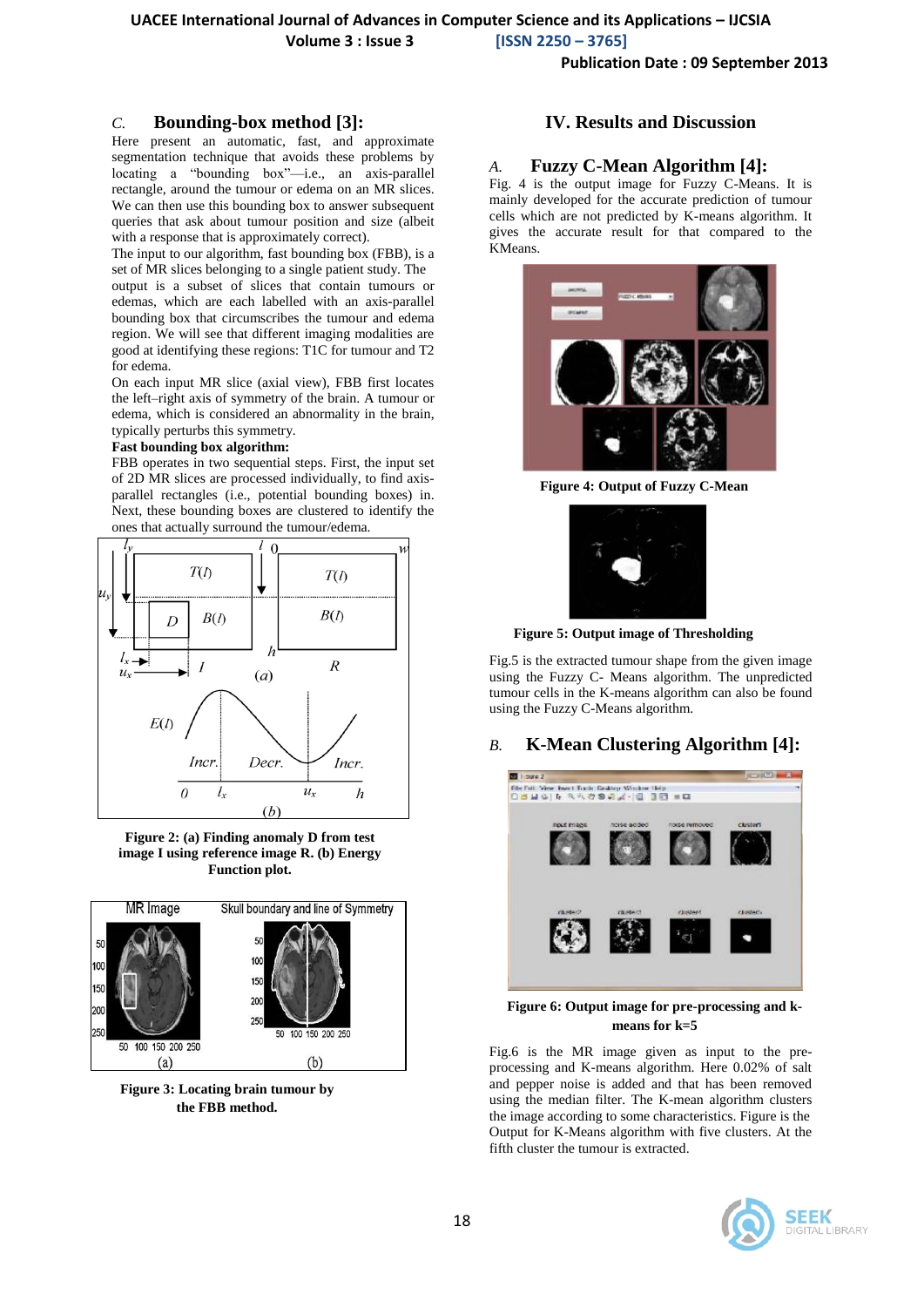# **UACEE International Journal of Advances in Computer Science and its Applications – IJCSIA Volume 3 : Issue 3 [ISSN 2250 – 3765]**

#### **Publication Date : 09 September 2013**

## *C.* **Bounding-Box Algorithm [3]:**

The experiments involved axial brain MR image slices of 10 recent patient studies from databases maintained at the Cross Cancer Institute. Each study contains both T1C and T2 modalities and each modality contains 20–30 axial brain MR slice that run from top of the head to the bottom of the chin.



**Figure 7: T1C axial brain MRI slices: top row, results of the FBB technique; middle row, results of intensity based bounding box algorithm (IBB); bottom row, results of entropy based bounding box algorithm (EBB).**

We have noted that T1C modality is good at recognizing tumours and T2 modality is good at identifying edemas. Our database consists of tumours and edemas of different Size, shape, location, orientation and Types**:** completely enhanced, non-enhanced and border-enhancing tumours and edemas. The results below are results of paper [5]



**Figure 8: Tumour detection from T1C axial brain MRI slices: top row, results of knowledge based thresholding algorithm; bottom row, results of Chan–Vese algorithm within bounding box found by FBB.**



**Figure 9: Tumour detection from T1C axial brain MRI slices. From left: first column, results of the Chan–Vese algorithm; second column, results of Chan–Vese algorithm within bounding box; third column, results of the normalized graph-cut algorithm; fourth column, results of the normalized graph-cut algorithm within bounding box.**

# **V.** *Conclusion*

There are different types of tumours available. They may be as mass in brain or malignant over the brain. Suppose if it is a mass then **K- means algorithm** is enough to extract it from the brain cells. If there is any noise are present in the MR image it is removed before the Kmeans process. The noise free image is given as a input to the k-means and tumour is extracted from the MRI image. And then segmentation using **Fuzzy C means** for accurate tumour shape extraction of malignant tumour and thresholding of output in feature extraction. Finally approximate reasoning for calculating tumour shape and position calculation.

**FBB** is a novel fast segmentation technique that uses symmetry to enclose an anomaly (typically, tumours or edema) by a bounding box within an axial brain MR image.

We utilize a novel region-based score function that uses Bhattacharya coefficient to compute local histogram similarity between test and reference (sub) images. We have analytically explained the behaviour of the score function that effectively locates the brain tumours or edema quickly, showing how it exploits the symmetry of the axial brain MR image slices along the medial axis.

**As my study among these three approaches I have review the Fast Bounding Box approach avoids the challenge of dealing with the variation of intensities among different MR image slices. Moreover, FBB does not need image registration. The method is completely unsupervised (i.e., does not need any training images). It is also very efficient—i.e., it can be implemented in real time. We have illustrated that some standard segmentation algorithms (such as active contour without edges [5], [14] or normalized graph cut [8]) can delineate exact tumour boundary**